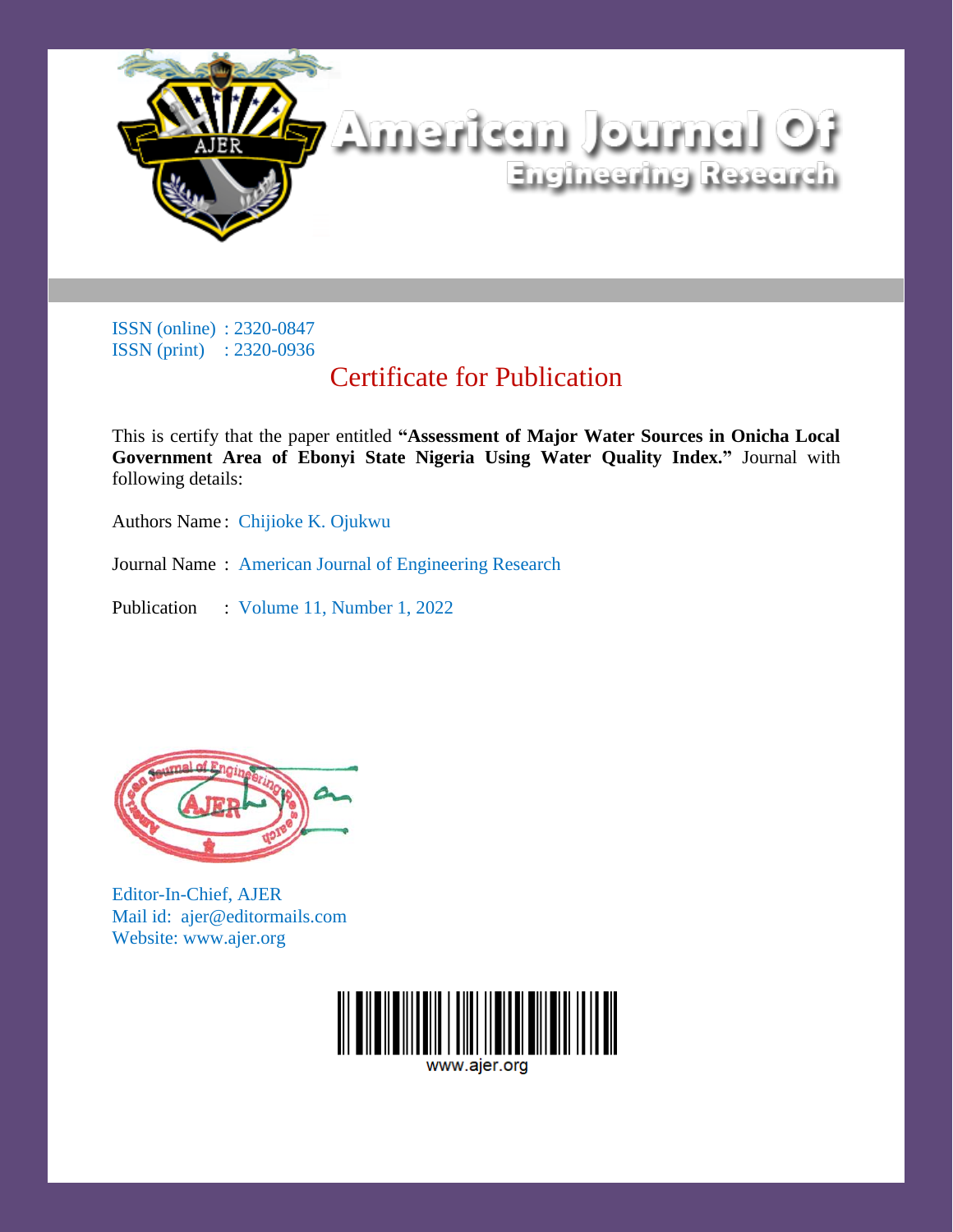

## Certificate for Publication

This is certify that the paper entitled **"Assessment of Major Water Sources in Onicha Local Government Area of Ebonyi State Nigeria Using Water Quality Index"** Journal with following details:

Authors Name : G.O. Chukwu-Okeah

Journal Name : American Journal of Engineering Research

Publication : Volume 11, Number 1, 2022



Editor-In-Chief, AJER Mail id: ajer@editormails.com Website: www.ajer.org

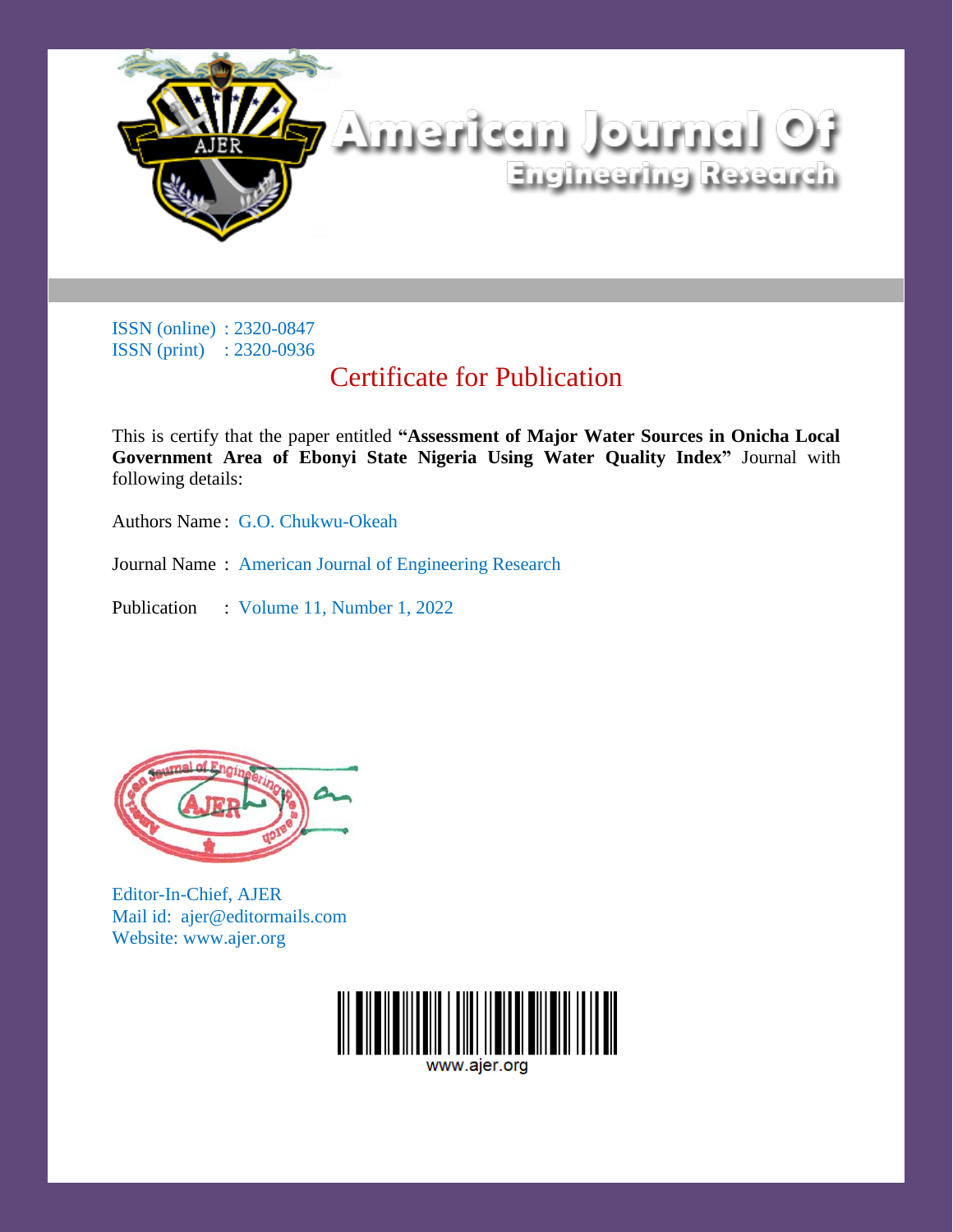

## Certificate for Publication

This is certify that the paper entitled **"Assessment of Major Water Sources in Onicha Local Government Area of Ebonyi State Nigeria Using Water Quality Index"** Journal with following details:

Authors Name : Clinton I. Ezekwe

Journal Name : American Journal of Engineering Research

Publication : Volume 11, Number 1, 2022



Editor-In-Chief, AJER Mail id: ajer@editormails.com Website: www.ajer.org